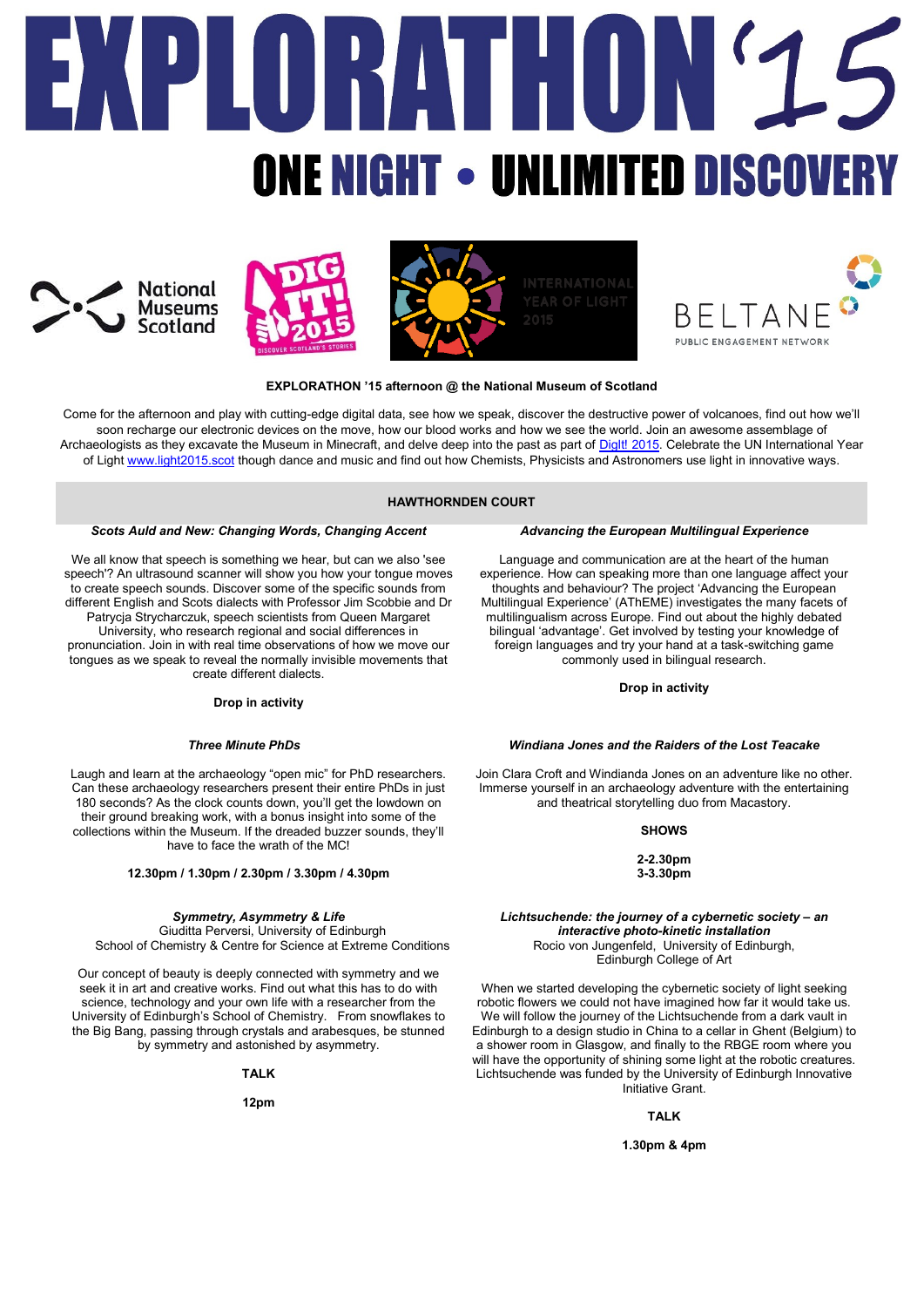#### **THE EVENT SPACE**

#### *Digital Social Science: Understanding Society Through Data*

Society is constantly changing.... as cities grow, populations migrate, economic conditions vary and policies affect the way we work, educate our children, pay our taxes and access services. Understanding this complexity presents challenges for social research. Analysing 'big data', captured when we interact with public services and through population surveys like the census, offers new ways of generating social research insights. Come along and find out how the Administrative Data Research Centre for Scotland (ADRC-S), based in the University of Edinburgh, is trying to improve our society through Big Data Research.

#### *Shine: Music of the Universe* **12-3pm only**

Shine is celebrating the UN International Year of Light with science, music and art! Meet the Shine team from the University of St Andrews and explore the similarities between light and sound, through music, art and science demos. Come and explore astronomy using sound. Do you want to compose your own pulsar symphony? Find out if you can you hear the Echo of the Big Bang? Come and dance on our cosmic floor keyboard? Then drop by our Shine stand, and find out more about astronomy, light and music, while you explore our demos!

### *Fiery eruptions: Volcanoes Exposed*

Volcanoes are fascinating but their stunning beauty but can transform into deadly threats within hours. Immense destructive power is hidden below their outer facades and globally over 500 million people live close to active volcanoes. Come and meet researchers from the University of Edinburgh's School of GeoSciences. Find out how volcanoes work through a series of interactive activities and discover the inner workings of volcanoes, the origin of magma and their eruptive potential.

#### *Seeing Life in a New Light*

Come and join the Science Outreach Team from the University of St Andrews to the *see the unreachable* - have a go at bending light with an endoscope. *See the unseeable* using microscopes to reveal the micro-world and find out how light can be used as tweezers and scissor or pick up and push objects.

#### **Crafting the Past: Games-Based Learning Through Minecraft**

Team up with ImmersiveMinds in Minecraft to explore a Roman fort, an 18th-century mansion and a Pictish hillfort as part of the Crafting the Past project. If you'd like to travel a bit further without leaving the room, step into the Museum's portal to find yourself in ancient Egypt, Rome or Viking Scotland. Once you're back from your adventures, you can use your expertise to help rebuild the entire National Museum of Scotland.

## **GRAND GALLERY**

## *Wireless Power Transfer Demo*

Our lives run on personal electronic devices powered by batteries - all dependant on wall sockets to recharge. Researchers at the Microwave and Antenna Engineering Group at Heriot-Watt University are adapting traditional electromagnetic concepts to wirelessly transmit power to recharge electronic devices, allowing us to charge our devices on the move. Soon there will be no need for annoying cables, finding wall plugs and the massive use of environmentally unfriendly batteries!

#### *Data as Sculpture*

Many types of social and health data can be best understood by thinking about them as statistical landscapes, which can be freed from the confines of the page, the researchers' mind, and the computer screen by 3D printers. By turning them into physical objects, data sculptures can be held in the hand and explored with the finger as well as the eye. Data sculptures created by Jonathan Minton from the University of Glasgow will be presented by Ben Matthews from the University of Edinburgh.

#### *High-Tech Heritage*

Create and explore 3D -models of archaeological sites and monuments from Shetland to the Borders. The ACCORD project has been travelling across Scotland working with local communities to co-create 3D-models of local archaeological sites and monuments, and they've now set their sights on Explorathon '15. Join the team for an afternoon to dive into the high-tech world of digital visualisations and 3D printing.

#### *Excite-Mols*

Have you ever wondered how atoms and molecules absorb light? And what happens to them when they do? Come and see for yourself - and make sure to bring your singing voice! See how Adam Kirrander's research group from the University of Edinburgh's School of Chemistry work on ultrafast dynamics and imaging is transforming our understanding of what happens when matter interacts with light, and how we can control it.

#### *History in 3D*

What happens when you combine archaeology and architecture with the latest cutting-edge technology? Investigate the possibilities with the Edinburgh College of Art and Luma3Di. Explore reconstructions of Neolithic tombs and even the University of Edinburgh's Old College Quad.

#### *Save Our Past*

Join the SCAPE Trust as they tackle the issues behind Scottish coastal archaeology and erosion. Get your hands on the latest technology used to capture these amazing sites and find out how you can join the fight with just your smartphone or tablet.

# *From the Eye to the Brain - How Do You See the World?*

How are images processed within our brains? Why do we see visual illusions? Can we replace a retina with a chip? See an artificial retina and movie clips showing neural activity in the visual areas of the brain. Find out how our brain manages how and what we see with researchers from the School of Informatics and the Centre for Integrative Physiology at the University of Edinburgh.

**AUDITORIUM** *From the Ground Up: Career Tips, Tricks and Tales* **4-5pm**

*Then go on to* **BRIGHT CLUB – CURIOUS COMEDY (AGES 16+ SPECIAL) 5.30-6.30pm The Stand Comedy Club, 5 York Place, Edinburgh EH1 3EB**